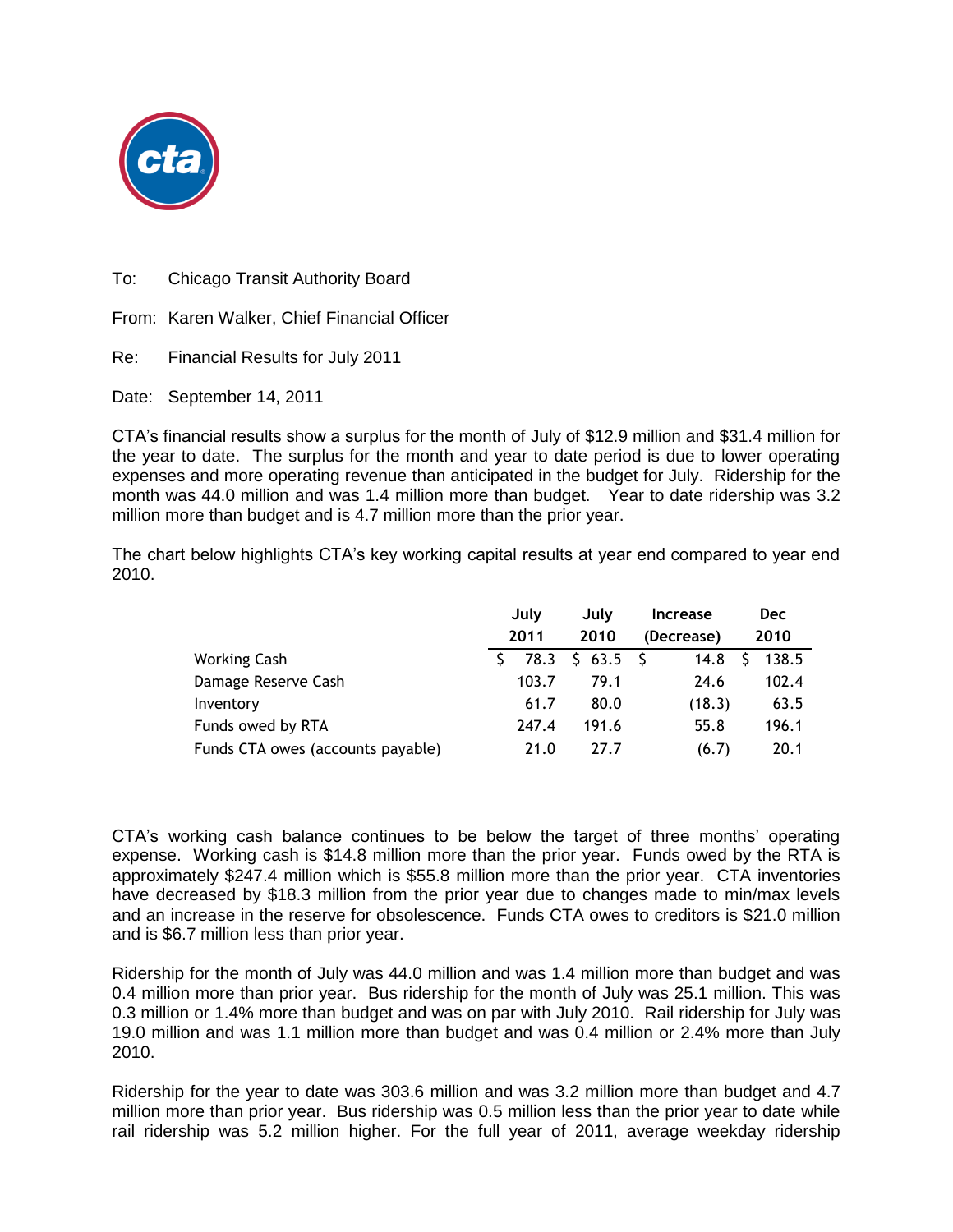increased 1.69% from 2010, average Saturday ridership increased 1.17% and average Sunday ridership increased 4.81%.

Free rides totaled 6.3 million for the month and 43.0 million for the year; this is on par with July 2010 and 1.0 million less for the year to date. Free rides for seniors went into effect on March 17, 2008. The majority of free rides occurred on the bus system. Bus accounts for 5.2 million of the total free rides for the month while rail is 1.1 million.

Public Funding Required for Operations for the month and the year was \$51.4 million and \$398.5 million, respectively and was favorable to budget by \$12.9 million and \$31.4 million, respectively.

Recovery Ratio, which measures the percentage of operating expenses CTA funds from internally generated revenues, was 61.19% for the month and 56.38% for the year. This was favorable to budget by 12.03 percentage points for the month and 3.07 percentage points for the year to date.

Operating Expenses for the month and year equaled \$103.4 million and \$743.1 million, respectively. For the current month, operating expenses were \$5.2 million or 4.8% less than budget. All expense categories were less than or equal to budget, except for fuel, security, and other expenses. For the year to date period, operating expenses were \$32.6 million lower than budget with all categories of expense favorable to budget, except for fuel and security.

Labor Expense was \$73.5 million for the month of July and was \$6.0 million less than budget. The favorable variance for the month is primarily due to a budget adjustment to correct the presentation of non-capital grant accounts and public funding. Labor expense for the year to date equaled \$519.4 million and was favorable to budget by \$20.0 million due to the prolonged hiring freeze and more charges to capital jobs than anticipated in the budget.

Material Expense was \$5.6 million for the month and was under budget by \$2.3 million or 28.7%. Material expense for the year to date equaled \$40.5 million and was favorable to budget by \$6.7 million.

Fuel for Revenue Equipment was \$5.0 million for the month and was \$0.5 million more than budget for the month and year to date. Fuel expense is \$2.0 million more than the prior year due to a pricing increase. The gross price paid per gallon for the month was \$3.50. The fuel swap decreased the price by \$0.31 bringing the net cost per gallon to \$3.19 for the month of July 2011. The budget assumed a cost of \$3.08 per gallon.

Electric Power for Revenue Equipment was \$2.0 million for the month and \$16.8 million for the year. Power expense was favorable to budget by \$0.2 million for the month and \$0.7 million for the year to date. Compared to the prior year to date, power cost was \$1.4 million lower due to the negotiated electric supply contract.

Provision for Injuries and Damages Expense was \$1.3 million for the month and \$8.8 million for the year to date period and is on par with budget.

Purchase of Security Services was \$2.9 million for the month and was on par with budget. Year to date security expense is \$21.2 million and was \$1.3 million more than budget.

Other Expenses equaled \$13.2 million for the month and were \$2.7 million more than budget. The unfavorable variance for the month is due to a budget adjustment to correct the